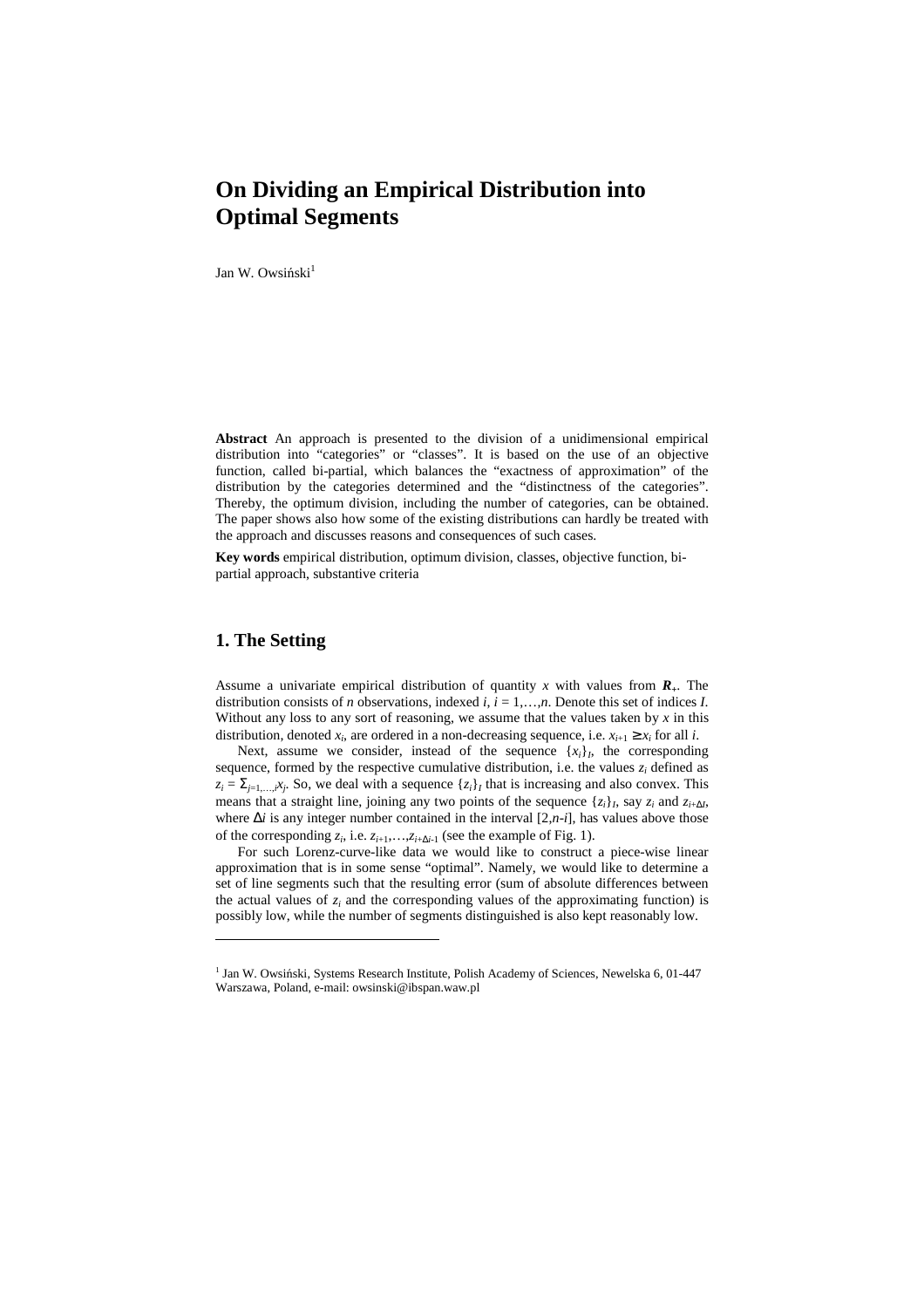Jan W. Owsiński



**Figure 1**: A simple academic example of a convex cumulative distribution

## **2. The Interpretation**

This problem, even if only roughly defined, applies not just to "approximation theory", but to a wide variety of concrete domains. The one we mean here is the distribution of social and/or economic indicator values among units indexed *i* (countries, regions, municipalities,…), for which we would like to obtain not an "approximation", but a set of "classes" or "types", among which the units can be assigned. This is the case of some development indices, for which we seek an appropriate classification of, say, countries, into groups referred to as "highly developed", "developed", …, "dramatically lagging", without assuming an arbitrary division of index values *i* or thresholds in terms of *x<sup>i</sup>* . Even more – we would not like to have the number of such classes defined beforehand, but, rather, obtained as the output from the procedure.

If we obtained such a "more objective" division, based only on the shape of the sequence  $\{z_i\}$ , then the assignment of labels, such as "highly developed" etc., would be done a posteriori on the basis of characteristics of the classes obtained, rather than from a largely subjective perspective on how the classes "should" be defined or named.

The present analysis was motivated by exactly such a proposal by Nielsen, [4], concerning the country development levels. Another domain of interest with similar features is the one of distribution of wealth within a society, with the *i*'s corresponding to somehow defined wealth classes. Nielsen's [4] proposal is analysed and extended on the basis of the "bi-partial" approach, as described, e.g., by Owsiński, [5, 6].

### **3. Some Properties and the Initial Objective Function**

It appears that solving the problem consists in minimising the error for subsequent numbers of classes (segments) and finding the "most appropriate" solution in terms of the error value and the number of classes. The weak point of such a procedure consists in finding a "proper" trade-off between the error and the number of segments.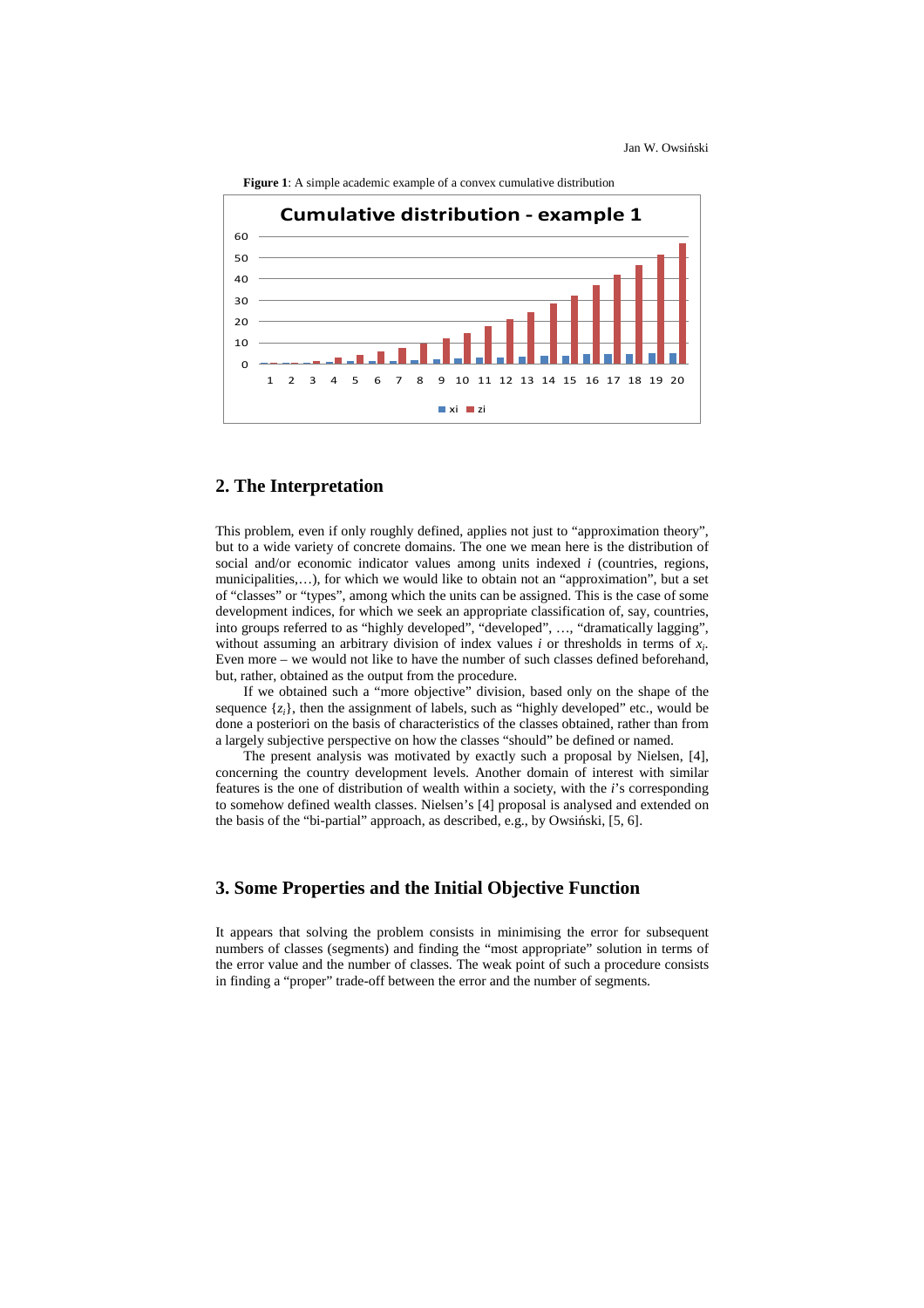Namely, obviously, the error for the optimum approximation decreases as a function of the number of classes. Given this, it would appear "natural" to look for a different form of the objective function we try to optimise (minimise), rather than, in very general terms, the "total error + number of classes".

For this purpose we shall introduce further notation. Denote with  $q$  the index of the subsequent classes,  $q = 1,...,p$ ,  $p$  being the overall number of classes distinguished. Denote with  $A_q$  the set of indices *i* of observations  $x_i$  (and so also  $z_i$ ), classified in class q. We shall denote by  $z^{qmin}$  and  $z^{qmax}$ , respectively, the minimum and maximum values of  $z_i$ , corresponding to the set  $A_q$ . These values, in turn, correspond to indices  $i^{qmin}$  and  $i^{qmax}$ *a* respectively. Let us denote the set of  $i$  values, defining the partition of the sequence 1,...,*n* into the subsets  $A_q$ , i.e. the sequence composed of  $1 = i^{\text{I}}$ <sup>lmin</sup>,  $i^{\text{I}}$ <sup>max</sup>,  $i^{\text{2min}}$ ,  $i^{2\text{max}}$ ,  $i^{3\text{min}}$ , ...,  $i^{p\text{max}}=n$ , by *iq*. By specifying *iq*, we define  $\{A_q\}$  and the entire solution. When referring to the explicit set of subsets  $\{A_q\}$  we may also use the notation *P*, for partition of the set of observations.

For the assumed piece-wise linear approximation the general form of the  $q<sup>th</sup>$  piece is

$$
z^q(i) = a^q i + b^q,\tag{1}
$$

where we can no longer care whether *i* is discrete or continuous, but we observe the values only for natural *i*. The values of  $a^q$  and  $b^q$  are determined in a natural manner from the standard formulae, where we assume, formally, that each segment is composed of at least two consecutive observations, i.e.  $i^{qmax} > i^{qmin}$ .

$$
a^q = \frac{z^{q\max} - z^{q\min}}{i^{q\max} - i^{q\min}},
$$
\n(2)

$$
b^{q} = z^{q\min} - \frac{z^{q\max} - z^{q\min}}{i^{q\max} - i^{q\min}} i^{q\min}.
$$
 (3)

Note that after differentiating  $z^q(i)$  as in (1) we obtain the increasing sequence of levels  $a^q$ , corresponding to classes in terms of values of  $x_i$ .

In view of the convexity of the sequence of  $z_i$ , the sequence of  $a^q$  is non-decreasing, while the sequence of  $b^q$  is non-increasing.

We can now formulate the "minimum approximation error" problem, with the respective objective function, denoted  $C_D({A_q})$ , as follows:

$$
\min_{\mathbf{i}q} \left( C_D(\{ A_q \}) = \sum_{q} \sum_{i \in A_q} (z^q(i) - z_i) \right),\tag{4}
$$

where minimisation is performed with respect to the sequence *iq*. We shall denote the optimum sequence, corresponding to the minimum in (4), by *iq\** .

As mentioned, the optimum value of this objective function is non-increasing in the number of segments, *p* (see the examples in Table 1, derived from the data shown in Fig. 1; although the assumptions differ among the examples, and explicit optimisation has not been carried out, the interpretation of the results appears to be obvious).

Since under convexity there is one optimum  $iq^*$  for each consecutive value of  $p$ (quite in line with Nielsen, 2011), we can denote the minimum value of  $C_D({A_a})$  for a given *p* by  $C_D^*(p)$ , so that  $C_D^*(p) \ge C_D^*(p+1)$ . Equality can only occur when sequences  $x_i = x_{i+1} = \ldots$  exist, so that corresponding  $z_i$ ,  $z_{i+1}$ ,  $\ldots$  lie on a straight line. Otherwise, any increase of *p* leads to a decrease of  $C_D^*(p)$ . One could go in this manner to the extreme of  $p=n$ , when  $C_D^*(n) = 0$ , an "ideal approximation"! Each observation would then constitute a separate "class" with one representative.

Obviously, when the already mentioned sequences  $x_i = x_{i+1} = \ldots$ , occur, so that the  $z_i$ ,  $z_{i+1}$ , ..., are situated on a straight line,  $C_D^*(p)$  shall remain at 0 also for  $p < n$ , down to the value, determined by the total length of such uniform sequences.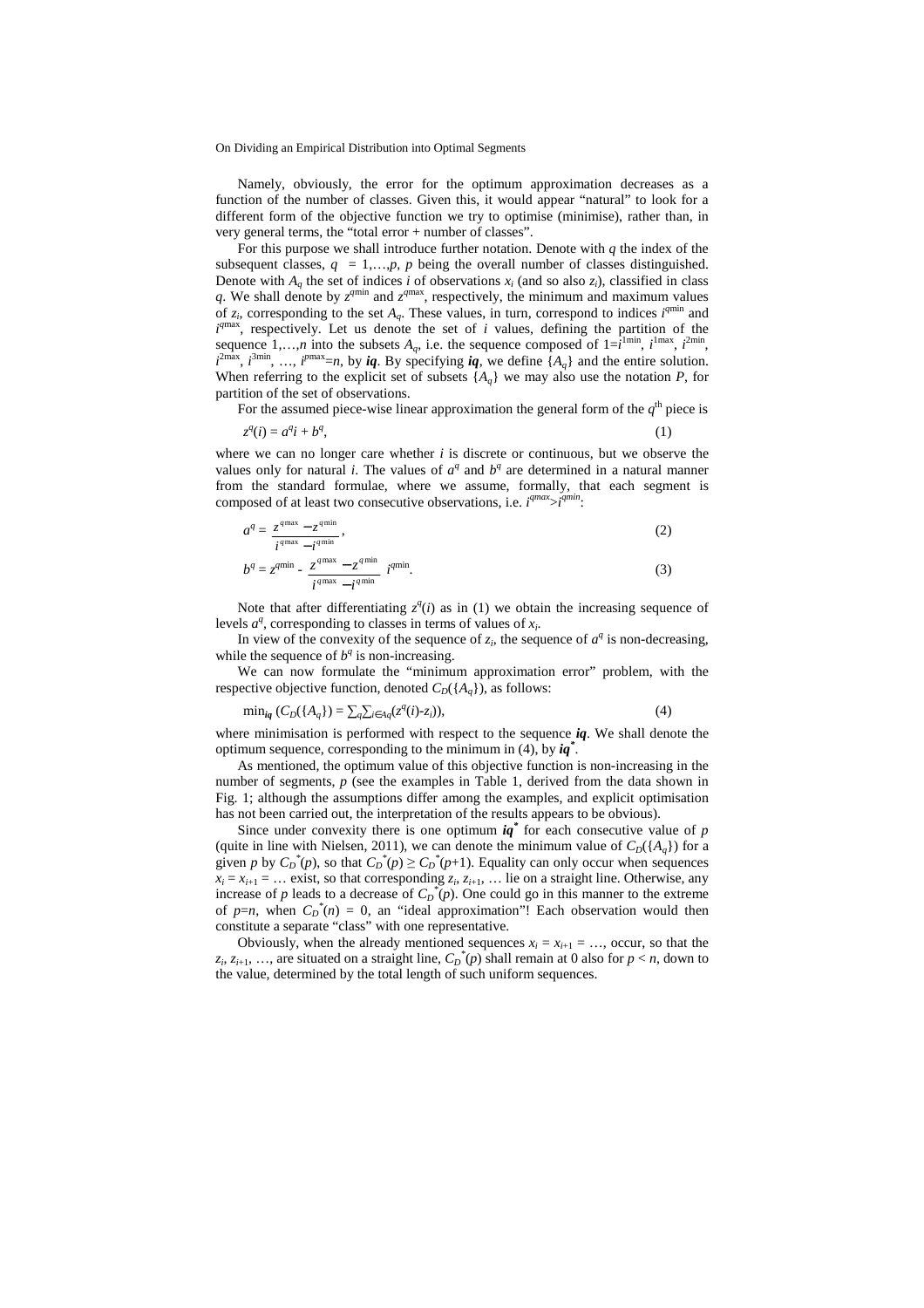While construction of approximating segments is not a question, the issue that we address here is related to finding a way to tell "how different the successive observations have to be in order to assign them to different segments (classes)?".

| Number of                  |            |                      |                  |                            |
|----------------------------|------------|----------------------|------------------|----------------------------|
| segments:                  |            |                      |                  |                            |
| Subsets of                 | ${1-3}$    | $\{1-5\}$ $\{5-10\}$ | ${1-3}$ ${4-7}$  | $\{1-3\}$ $\{4-7\}$ $\{8-$ |
| indices forming            | $\{4-15\}$ | ${10-15}$            | ${8-10}$ {11-15} | $10\}$ {11-13} {14-        |
| the division:              | $16-20$    | $15-20$              | ${16-20}$        | $15$ } {16-20}             |
| $C_D(\lbrace A_a \rbrace)$ | 30.75      |                      | 2.4              | 1.05                       |

**Table 1** Examples of division of the cumulative distribution from Fig. 1 and the corresponding values of  $C_p({\hat{A}}|{\lambda})$ . In this distribution  $i-1$ ,

#### **4. Construction of a Bi-Partial Objective Function**

If the formulation were "minimise the error with as low number of segments as possible", the following formulation would result:

$$
\min\left(C_D(\{A_q\}) + w(p)\right) \tag{5}
$$

where  $w(p)$  is the weight attached to the number of segments. For consecutive values of *p* the minimum of  $C_D({A_q})$  would be found, and then the minimum of the function from (5) determined. Although this procedure might seem cumbersome, but, as we expect not too many segments to correspond to optimum, it would be numerically feasible. We shall, though, not go into the technical details, for reasons given below.

Namely, now, the essence of the problem is transferred to determination of the function  $w(.)$ . In cases when *p* has a concrete interpretation, like cost, while error minimisation leads to definite benefits (in technical applications or in operational research), then determination of *w*(.) is feasible, even if difficult. This is not, however, the case with our problem, where we look for some possibly "natural" division of the distribution, and no cost / benefit, except for the facility of use of appropriate linguistic labels ("very highly developed", "highly developed",…), is involved.

As we try to find the "natural" division of the cumulative distribution (provided it exists, and the method we aim at ought to tell us whether it does), therefore, we should refer to some "counterweight", analogous to that of  $w(p)$  in (5), but having the same sort of meaning and kind of measurement as  $C_D({A_q})$ . In this way we might be able to try to define the proper *p* and at the same time the  $iq$ , or, otherwise, the  ${A<sub>a</sub>} = P$ .

Thus, similarly as in (5), we would like to add to  $C_D({A_q})$  a component that would penalize, in this case, for the division into segments that are in some way "too similar", especially in terms of subsequent  $a^q$ . In general terms the respective bi-partial objective function and the corresponding problem would look like

$$
\min (C_D(\{A_q\}) + C^S(\{A_q\})), \tag{6}
$$

where  $C^{S}(\lbrace A_{q}\rbrace)$  corresponds to aggregate similarity between the consecutive segments, based primarily on differences of consecutive  $a^q$ . A concrete form of  $C^s(\lbrace A_q \rbrace)$  might be constructed as follows:

-- first, a kind of difference between two consecutive segments, *q*-1 and *q*, is measured, from the point of view of the succeeding segment, *q*, as, for instance,

$$
z_{iqmin} - a^{q-1} i^{qmin} - b^{q-1} \tag{7}
$$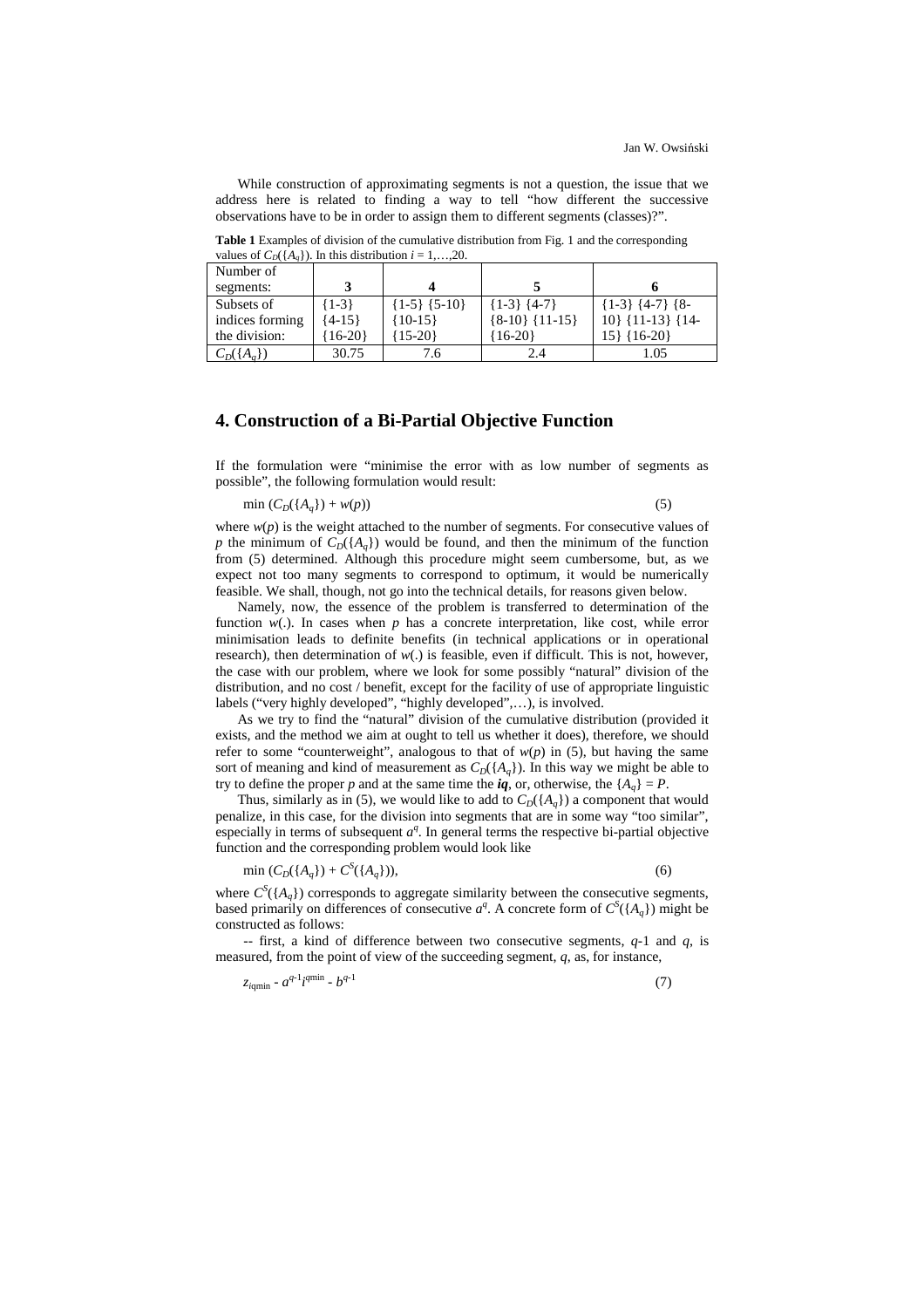i.e. the difference between the actual value of  $z_i$  at the beginning of the next,  $q^{\text{th}}$  subset of observations, and the "approximation" of the same, resulting from the previous segment. This difference is always non-negative, due to convexity of  $\{z_i\}$ , and can be interpreted as a "distance" between the two consecutive segments in the approximation;

 $S<sub>1</sub>$  as we wish to penalize with  $C<sup>S</sup>(.)$  *similarity*, not distance (difference), in order to convert (7) into similarity, we subtract it from an upper bound, which might be constituted by the maximum of a similar difference for a given data set, namely the biggest difference of tangents along the curve of  $z_i$ , i.e. between its beginning and end; the two extreme tangents,  $a^{(1)}$  and  $a^{(n)}$ , are defined as:

$$
a^{(1)} = z_1/i_1;
$$
 and  $a^{(n)} = (z_n - z_{n-1})/(i_n - i_{n-1});$  (8)

yet, in order to calculate the proper difference, we must have full expressions for the lines corresponding to  $a^{(1)}$  and  $a^{(n)}$ , allowing for their use for consecutive subsets  $A_q$ ; we assume, namely, that all four lines involved, corresponding to  $a^q$ ,  $a^{q-1}$ ,  $a^{(1)}$  and  $a^{(n)}$  cross at the point, defined otherwise by the crossing of the lines, corresponding to  $A_{q-1}$  and  $A_q$ ; from this condition we derive the values of *b*, to be used in conjunction with  $a^{(1)}$  and  $a^{(n)}$  (denoted, respectively,  $b^{*(1)}$  and  $b^{*(n)}$ ) in the appropriate expression, namely:

$$
b^{*(1)} = b^q - (a^{(1)} - a^q)(b^{q-1} - b^q)/(a^q - a^{q-1})
$$
\n(9a)

$$
b^{*(n)} = b^q - (a^{(n)} - a^q)(b^{q-1} - b^q)/(a^q - a^{q-1}).
$$
\n(9b)

Now, the expression for  $C^S(.)$  for a single q can be written down as

$$
a^{(n)} i^{q \min} + b^{*(n)} - (a^{(1)} i^{q \min} + b^{*(1)}) - (z_{iq \min} - a^{q-1} i^{q \min} - b^{q-1})
$$
\n(10)

where the second term in brackets is equivalent to the difference, given by  $(7)$ , while the preceding terms define the reference for the given *q*. The proposed  $C^{S}(P)$  is the sum over *q* of (10). Altogether, the minimised objective function takes on the form:

$$
C_D^S(\{A_q\}) = C_D(\{A_q\}) + C^S(\{A_q\}) = \n\sum_{q \geq 0} \sum_{i \in A_q} (a^q i + b^q z_i) + \sum_{q \geq 0} (a^{(n)} i^{q \text{min}} + b^{*(n)} (a^{(1)} i^{q \text{min}} + b^{*(1)}) - (z_{iq \text{min}} - a^{q-1} i^{q \text{min}} - b^{q-1})).
$$
\n(11)

where we formally assume  $a^0 = 0$  (which is natural) and  $b^0 = 0$  (which is a bit artificial). For the illustrative example considered here, the results for the divisions, already

referred to in Table 1, taking, additionally, into account (11), are shown in Table 2.

| corresponding values of $C_{D(1, \alpha_{d})}$ , $C_{(1, \alpha_{d})}$ , and $C_{D(1, \alpha_{d})}$ . In this distribution $t = 1, \ldots, 20$ . |                  |                      |                     |                   |  |  |
|--------------------------------------------------------------------------------------------------------------------------------------------------|------------------|----------------------|---------------------|-------------------|--|--|
| Number of                                                                                                                                        |                  |                      |                     |                   |  |  |
| segments:                                                                                                                                        | 3                |                      |                     |                   |  |  |
| Subsets of                                                                                                                                       | $\{1-3\}$ $\{4-$ | $\{1-5\}$ $\{5-10\}$ | $\{1-3\}$ $\{4-7\}$ | ${1-3} {4-7} {8-$ |  |  |
| indices forming                                                                                                                                  | 15}              | ${10-15}$ {15-       | ${8-10}$ {11-       | 10} {11-13} {14-  |  |  |
| the division:                                                                                                                                    | $16-20$          | 20)                  | $15\}$ {16-20}      | $15\}$ {16-20}    |  |  |
| $C_D({A_q})$                                                                                                                                     | 30.75            | 7.6                  | 2.4                 | 1.05              |  |  |
| $C^{S}(\lbrace A_{q}\rbrace)$                                                                                                                    | 4.64             | 8.01                 | 10.88               | 15.19             |  |  |
|                                                                                                                                                  | 35.39            | 15.61                | 13.28               | 16.24             |  |  |

**Table 2** Examples of division of the cumulative distribution from Fig. 1 and Table 1, and the corresponding values of  $C_D(\lbrace A_q \rbrace)$ ,  $C^s(\lbrace A_q \rbrace)$ , and  $C_D^s(\lbrace A_q \rbrace)$ . In this distribution  $i = 1,...,20$ .

The bi-partial objective function selects among the examples provided the one with five segments, its value for six segments being also higher than that for four. Since the respective partitions are (close to) nested, i.e. the increasing number of segments corresponds to divisions of selected  $A_q$  forming the preceding partition, this example shows that indeed we might deal with a convex objective function along such nested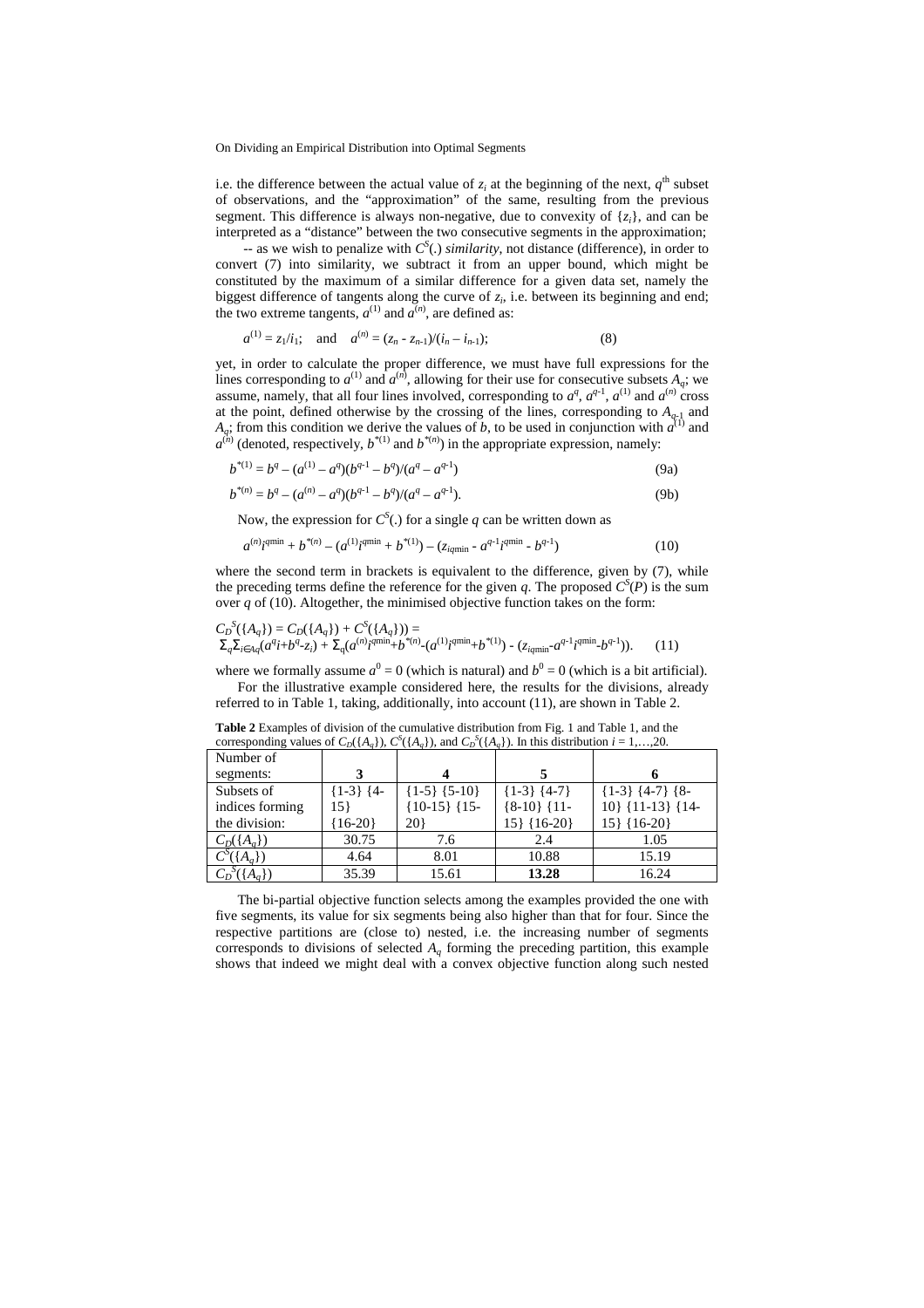families of partitions. This implies the existence of a non-trivial minimum of  $C_D^S({A_q})$ in the set of all *iq*, i.e. partitions, though we shall not be trying to demonstrate this here.

# **5. Some General Properties and Potential Algorithms**

The construction of the bi-partial objective function follows only quite general prerequisites of "global' rationality, namely that we oppose two measures that individually represent a one-sided rationality (like error minimization), and that together imply a compromise, based on their joint minimization or maximization. In this, we do not enforce neither the concrete structure (value of  $p$ ), nor any weight – although weights can, of course, be applied, and even may be effectively used.

In this particular case, we constructed the bi-partial objective function out of components  $C_D(\lbrace A_a \rbrace)$  corresponding to the error, resulting from the "approximation" of the sequence of  $z_i$  with a limited number of line segments, and  $C^s(\lbrace A_q \rbrace)$ , corresponding to the penalty for the too small change of angle of the line between two consecutive segments. Although we have not shown this with respect to  $C^{S}(\lbrace A_{q}\rbrace)$ , the two components display opposite monotonicity along the number of segments, *p*, that is minimum  $C_D({A_q})$ , or  $C_D^*(p)$ , decreases along *p*, while  $C_D^S({A_q})$  increases (we refer here only to the sequence of *iq* minimizing  $C_D({A_q})$ ).

The above remark indicates one of the fundamental principles of construction of the bi-partial objective function, namely the *opposite monotonicity* of the two components.

One might indicate, though, that the two components in this example are not quite "symmetric": there is only one element per segment in  $C^{S}(\lbrace A_{q}\rbrace)$ , while there are card $A_q$ -2 elements per segment in  $C_D(\lbrace A_q \rbrace)$ , which, definitely, introduces a bias (in this realisation of the bi-partial objective function the segments obtained cannot be too big, i.e. card*A<sup>q</sup>* high). Indeed, we have provided here only an example: the entire formulation of the problem, also involving the "error function", is arbitrary (we could use the sum of error squares).

Concerning the optimisation algorithms, the off-the-shelf choice for a singledimensional problem is dynamic programming, like in classical categorisation problem (see, e.g., [1]). Yet, we can also consider the approach by the present author, closely associated to the idea and properties of the bi-partial objective function. We shall provide here only the basic precepts of this approach.

We shall illustrate the approach with the concrete form of  $C_D^S({A_q})$ , considered here. Thus, assume we consider, instead of (11), a parameterised form:

$$
C_D^{S}(\{A_q\},r) = (1-r)C_D(\{A_q\}) + rC^S(\{A_q\}))
$$
\n(12)

with *r*∈[0,1], and we look for minimum  $C_D^S(\lbrace A_q \rbrace, r)$  over  $iq$ , i.e.  $C_D^{S^*}(r)$ .

Then, assume we start the procedure from  $r = 0$ . We have  $C_D^S({A_q},0) = C_D({A_q})$ , and, of course, the "optimum" partition is the one with  $p = n$ , or, at most (according to our form of the "error function"),  $p = \text{int}[n/2]+1$ , where  $\text{int}[v]$  is the highest integer number lower than *v* (due to zeroing of elements of  $C_D({A_a})$ ) at the segment endpoints). Yet, we are not, in general, interested in such a solution. As we increase *r* from 0, nonzero weight starts to be assigned to  $C^{S}(\lbrace A_{q} \rbrace)$ , and in order to obtain  $C_{D}^{S^{*}}(r)$  for such *r*, it will "pay" at some definite value of  $r$ , say  $r<sup>1</sup>$ , to join two segments, for which the difference of angle is the smallest, and hence the penalty in  $C^{S}(\lbrace A_{q}\rbrace)$  is the biggest. The value of  $r<sup>1</sup>$  can be easily determined on the basis of the formulae here provided.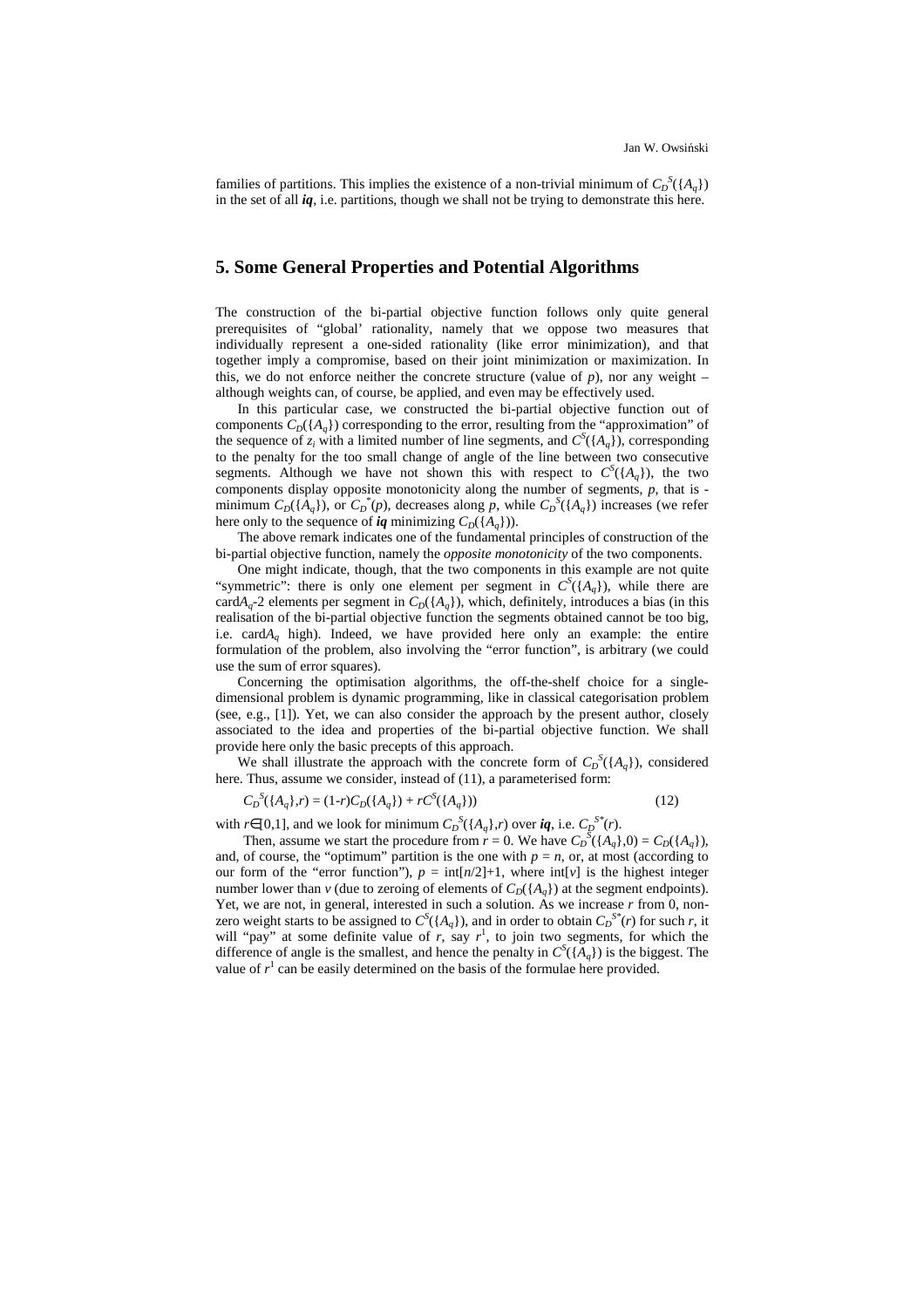As we increase the parameter  $r$  further, we find the next one,  $r^2$ , for which merging of another pair of consecutive segments "pays" in terms of  $C_D^S(\lbrace A_q \rbrace, r)$ . And so on. The proper solution is found for the last  $r^t$  that is not bigger than  $\frac{1}{2}$  - i.e. for the equal weights of the two components of  $C_D^S({A_q}, r)$ . This, of course, is a sub-optimisation algorithm, as it does not guarantee reaching of the proper minimum of  $C_D^{\{S\}}(A_q)$ ). Yet, experience shows that it either actually reaches the minimum, or is very close to it.

No matter which method is used, the basic rationale consists in forming the segments  $A_q$  for sequences of possibly similar  $x_i$ , i.e.  $z_i$  approaching a straight line. An adequately pronounced "jump" over one or several consecutive *i*'s would then correspond to a change from  $q$  to  $q+1$  in the optimum solution.

#### **6. The Spiteful Reality**

The above rationalization of the perspective on dividing the distributions of the kind we mean here, though, encounters often an essential hindrance in the actual shapes of such distributions. An example, of quite a mild character at that is provided in Fig. 2, showing ordered (from the "best" to the "worst") country scores of well known Quality of Life (QoL) ranking, [2] (here: for 2007, [3]), for close to 200 countries of the world. The total scores shown, between 0 and 100, are based on nine partial scores for broad domains, such as "living costs", "economy", "environment", "freedom", "safety", etc.

The problem lies in the shape of the curve, corresponding to our sequence of  $x_i$ . One can easily see that – due to the nature of the scoring system – in the middle part of the curve there are numerous shorter and longer flat segments, some of them separated only by minimum jumps. For this part of the curve the methodology here outlined, and also the broader rationality referred to in the preceding section, can well be successfully applied. Yet, the two ends of the curve display a completely different character: sharp increase of the gradient towards the two extremes.

Within these two extreme parts of the curve the methodology – and the broader rationality – would have to distinguish several classes, with very few objects, indeed, in most cases – just one – in each consecutive class. This seems to bend the rationality we made use of. Also the approach of Nielsen [4] will have troubles with this shape.

This shape is not an incidental result of the methodology, adopted in creating the QoL ranking and the actual data used. It is a consistent feature – the very same shape appears in most of the partial score-based rankings. It is even much more pronounced in some of them (e.g. for "living costs", "economy", "environment", "infrastructure"). This shape appears also from year to year. The rankings do not result, though, from some statistical measurement, at least not as they are reported. They are either the immediate result of quite subjective assessments of experts on the individual variables, contributing to the particular domains, or of the data, characterising these variables. Thus, ultimately, we deal with somehow aggregated expert opinions. This fact may largely explain the character of the final output. It is, namely, so that for many of the "intermediate" countries, with respect to particular variables, expert assessments barely distinguish between them, while the extremes are easily noted. Now, since there is generally a high level of correlation between many variables (roughly +70% being typical correlation coefficient), such observations, concerning the extremes, summing up, therefore, and creating the ends of the respective curves, as observed in Fig. 2.